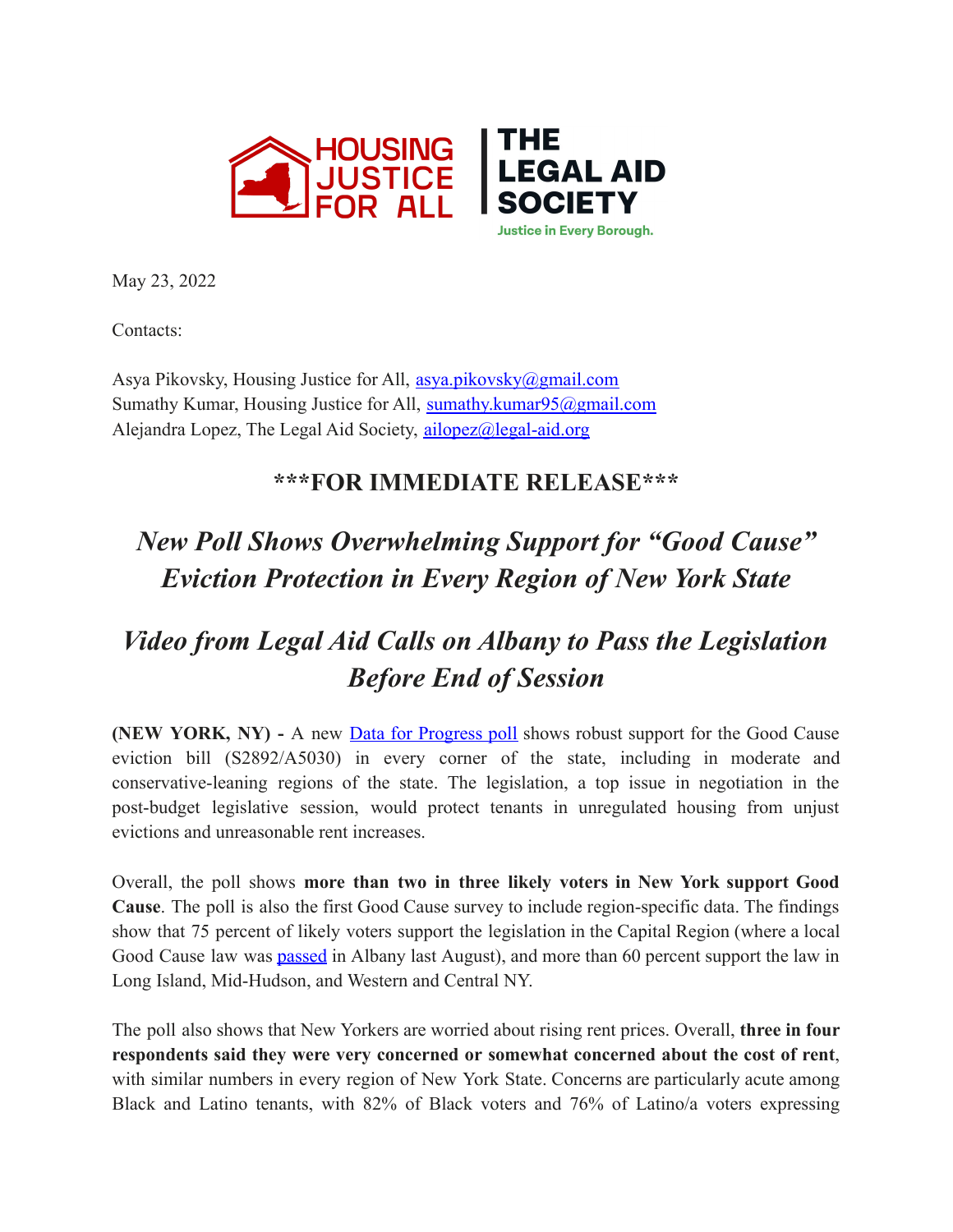concern about rising costs, compared with 69% of white voters. Rents in New York City have [increased](https://nam10.safelinks.protection.outlook.com/?url=https%3A%2F%2Fwww.nytimes.com%2F2022%2F03%2F07%2Fnyregion%2Fnyc-rent-surge.html&data=05%7C01%7CJVacanti%40legal-aid.org%7C0c5d8dfe08b44b691ce908da3cf2b29d%7Cf226ccf384ef49ca9b0a9b565b2f0f06%7C0%7C0%7C637889310350581063%7CUnknown%7CTWFpbGZsb3d8eyJWIjoiMC4wLjAwMDAiLCJQIjoiV2luMzIiLCJBTiI6Ik1haWwiLCJXVCI6Mn0%3D%7C3000%7C%7C%7C&sdata=S1xns3P%2BzjVo8wpCAgeE06L0xxKenag%2FLC6Gf5emp2w%3D&reserved=0) a stunning 33 percent since 2021, and steep increases have been reported across the state.

|                                                           | Overall | NYC | Capital<br><b>Region</b> | Long<br><b>Island</b> | Central<br><b>NY</b> | Finger<br>Lakes | Mid-<br><b>Hudson</b> | Western<br><b>NY</b> |
|-----------------------------------------------------------|---------|-----|--------------------------|-----------------------|----------------------|-----------------|-----------------------|----------------------|
| <b>Supports</b><br>legislation                            | 67      | 72  | 75                       | 61                    | 64                   | 70              | 65                    | 62                   |
| Concerned<br>about cost of<br>renting a<br>home/apartment | 75      | 82  | 71                       | 67                    | 66                   | 77              | 80                    | 63                   |

The poll also shows that voters of all political leanings support Good Cause, with 79% of Democratic likely voters, 63% of independents, and even 50% of Republicans responding in favor of the policy. Finally, more than half of voters surveyed - 54% - said they would be more likely to support a lawmaker who backs Good Cause - among Democrats, a whopping 68%.

In addition to the poll, **The Legal Aid Society** released a new [video](https://nam10.safelinks.protection.outlook.com/?url=https%3A%2F%2Fyoutu.be%2FcVzO6nFYR-s&data=05%7C01%7CJVacanti%40legal-aid.org%7C0c5d8dfe08b44b691ce908da3cf2b29d%7Cf226ccf384ef49ca9b0a9b565b2f0f06%7C0%7C0%7C637889310350581063%7CUnknown%7CTWFpbGZsb3d8eyJWIjoiMC4wLjAwMDAiLCJQIjoiV2luMzIiLCJBTiI6Ik1haWwiLCJXVCI6Mn0%3D%7C3000%7C%7C%7C&sdata=dg%2BaGeWRDqgkgpT6jyOOgTI0NyqLMlwQux5ajZ21ogk%3D&reserved=0) featuring U.S. Senator Chuck Schumer, New York State Senator Brian Kavanagh, and others, demanding the passage of Good Cause. In the video, Senator Kavanagh breaks down the legislation: "Good Cause stands for a simple proposition, you cannot be pushed out of your home by your landlord for no reason<sup>"</sup>

The poll and video come as the debate over Good Cause heats up. City & State recently reported that Good Cause was one of the top [issues](https://nam10.safelinks.protection.outlook.com/?url=https%3A%2F%2Fwww.cityandstateny.com%2Fpolicy%2F2022%2F05%2Fwhat-could-still-get-passed-new-york-legislative-session%2F366875%2F&data=05%7C01%7CJVacanti%40legal-aid.org%7C0c5d8dfe08b44b691ce908da3cf2b29d%7Cf226ccf384ef49ca9b0a9b565b2f0f06%7C0%7C0%7C637889310350581063%7CUnknown%7CTWFpbGZsb3d8eyJWIjoiMC4wLjAwMDAiLCJQIjoiV2luMzIiLCJBTiI6Ik1haWwiLCJXVCI6Mn0%3D%7C3000%7C%7C%7C&sdata=e%2B9ZLxKLu8h1p9iXF2LJKy4jY6BI1oS%2BTOCiTxQ5fp8%3D&reserved=0) facing Albany as the legislative session wraps up. Last week, more than a thousand tenants from across New York State held a [rally](https://nam10.safelinks.protection.outlook.com/?url=https%3A%2F%2Fwww.news10.com%2Ftop-stories%2Farrests-at-the-capitol-advocates-pushing-for-good-cause-eviction%2F&data=05%7C01%7CJVacanti%40legal-aid.org%7C0c5d8dfe08b44b691ce908da3cf2b29d%7Cf226ccf384ef49ca9b0a9b565b2f0f06%7C0%7C0%7C637889310350581063%7CUnknown%7CTWFpbGZsb3d8eyJWIjoiMC4wLjAwMDAiLCJQIjoiV2luMzIiLCJBTiI6Ik1haWwiLCJXVCI6Mn0%3D%7C3000%7C%7C%7C&sdata=4Uh1yRoBrqDl4vnQ1WN3EKBlnUFqGQueTclLUMpf60o%3D&reserved=0) in Albany urging state lawmakers to support Good Cause legislation, and more than 50 protestors were arrested after blocking the Senate and Assembly chambers.

"Good Cause eviction is so popular because it's common sense. New Yorkers step up for each other in times of need, and as New Yorkers face extreme rent hikes and a tsunami of evictions, we are in great need. For the duration of the pandemic, I was proud to author critical legislation to keep my neighbors and renters across New York housed. Good cause is no different — it is needed now," said **Assemblymember Jeff Dinowitz**.

"Our clients and all tenants in unregulated housing need protection from excessive rent increases and evictions for no reason this minute," said **Judith Goldiner, Attorney-in-Charge of the**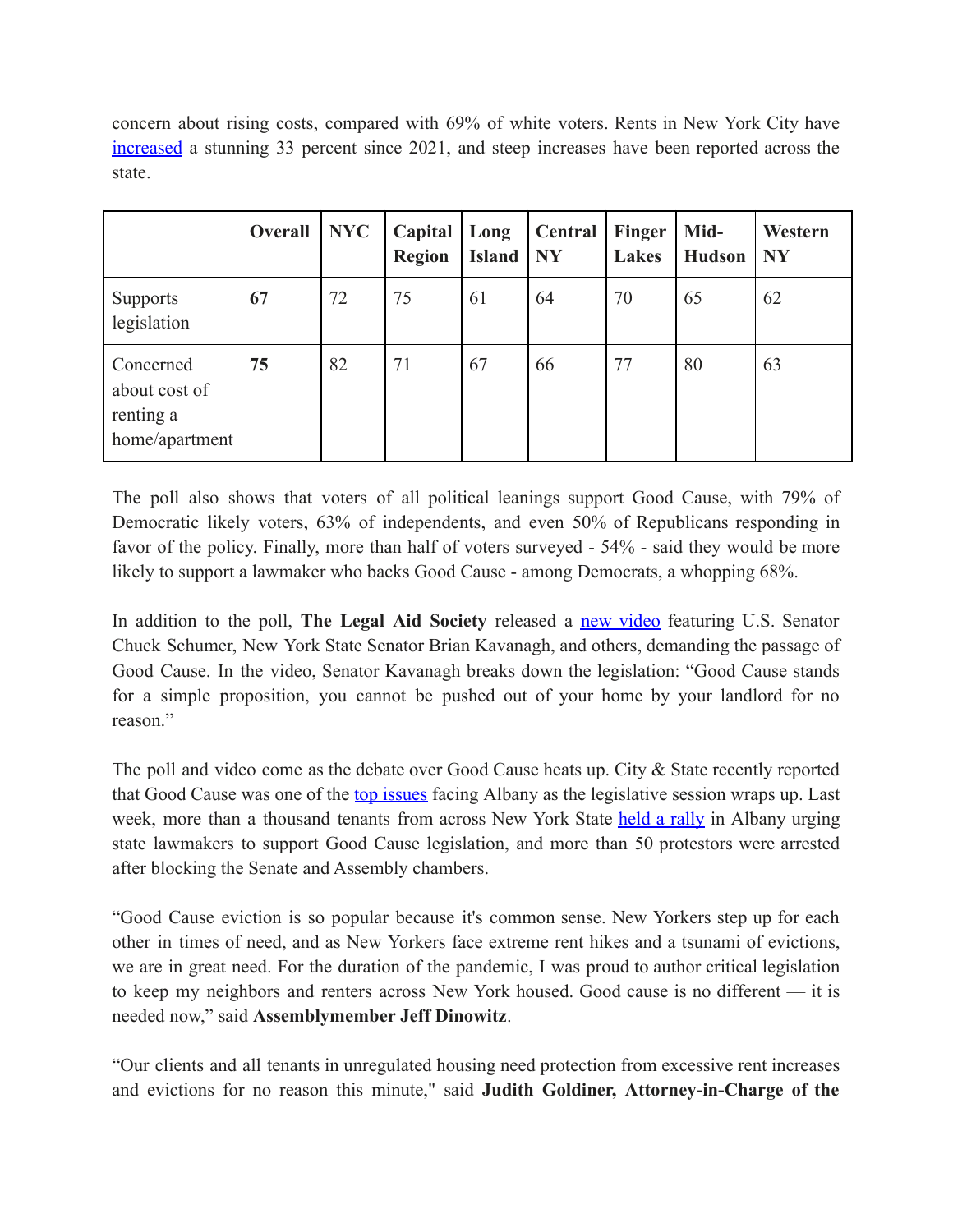**Civil Law Reform Unit at The Legal Aid Society.** "Albany has until the end of session next week to enact this critical, common sense and budget-neutral legislation, which the majority of New Yorkers support and want to see become law."

"Good Cause Eviction protects families and creates stable housing for our communities across the State of New York. This legislation is essential to creating an equitable and inclusive economic recovery for all of our families. We fought hard to make investments in our economy and work for policies that help our families in this year's budget. There is still more to do to ensure stable housing and neighborhoods. An apartment is a person's home and our state policies must recognize that. Housing is a human right and Good Cause Eviction underscores that." **Assemblymember Harry Bronson, Rochester**

"This polling confirms what many already knew – housing stability is essential and policies that keep people in their homes are popular with constituents," said **Assemblymember Pamela Hunter of Syracuse, lead sponsor of the Good Cause Evictions bill.**

"As the president of the McCarthy Manor Tenants Union, I started bringing up issues to management that my neighbors were bringing to me. But instead of addressing the issues, management gave me an eviction notice. We need Good Cause Eviction because we need help fighting for decent living conditions," said Anthony Bibbs, Tenant Union President at McCarthy Manor and member of Syracuse Tenants Organizing for Power in Syracuse, NY

"This polling confirms what many already knew – housing stability is essential and policies that keep people in their homes are popular with constituents," **said Assemblymember Pamela Hunter of Syracuse, co-sponsor of the Good Cause Evictions bill.** " As the legislative session comes to a close, we must not leave our work incomplete as New Yorkers struggle with rapid rent increases"

"When upstate tenants have issues like a lack of heat or sewage leakage and seek help, the first question is always, "Have you called code enforcement?" Far too often the answer is no, because tenants fear they will be evicted for calling codes," **said Senator Rachel May of Syracuse.** "Good Cause eviction is the answer to an untenable situation like this, which leads to the degradation of housing quality in our communities. This bill has broad support upstate because tenants know they deserve to live in safe, quality housing without fear of eviction.

"I'm happy that the bill has all this support and I hope that Albany leadership recognizes this - because for me, Good Cause eviction is life or death. Last year, my landlord raised my rent over 100%. If we don't win this bill, I don't know where I will go. I'm a mother and a grandmother - I need this apartment to care for my family. We needed good cause yesterday," said **Dorca Reynoso, Tenant living in Inwood, Upper Manhattan.**

**To view the video, [click here.](https://nam10.safelinks.protection.outlook.com/?url=https%3A%2F%2Fyoutu.be%2FcVzO6nFYR-s&data=05%7C01%7CJVacanti%40legal-aid.org%7C0c5d8dfe08b44b691ce908da3cf2b29d%7Cf226ccf384ef49ca9b0a9b565b2f0f06%7C0%7C0%7C637889310350581063%7CUnknown%7CTWFpbGZsb3d8eyJWIjoiMC4wLjAwMDAiLCJQIjoiV2luMzIiLCJBTiI6Ik1haWwiLCJXVCI6Mn0%3D%7C3000%7C%7C%7C&sdata=dg%2BaGeWRDqgkgpT6jyOOgTI0NyqLMlwQux5ajZ21ogk%3D&reserved=0)**